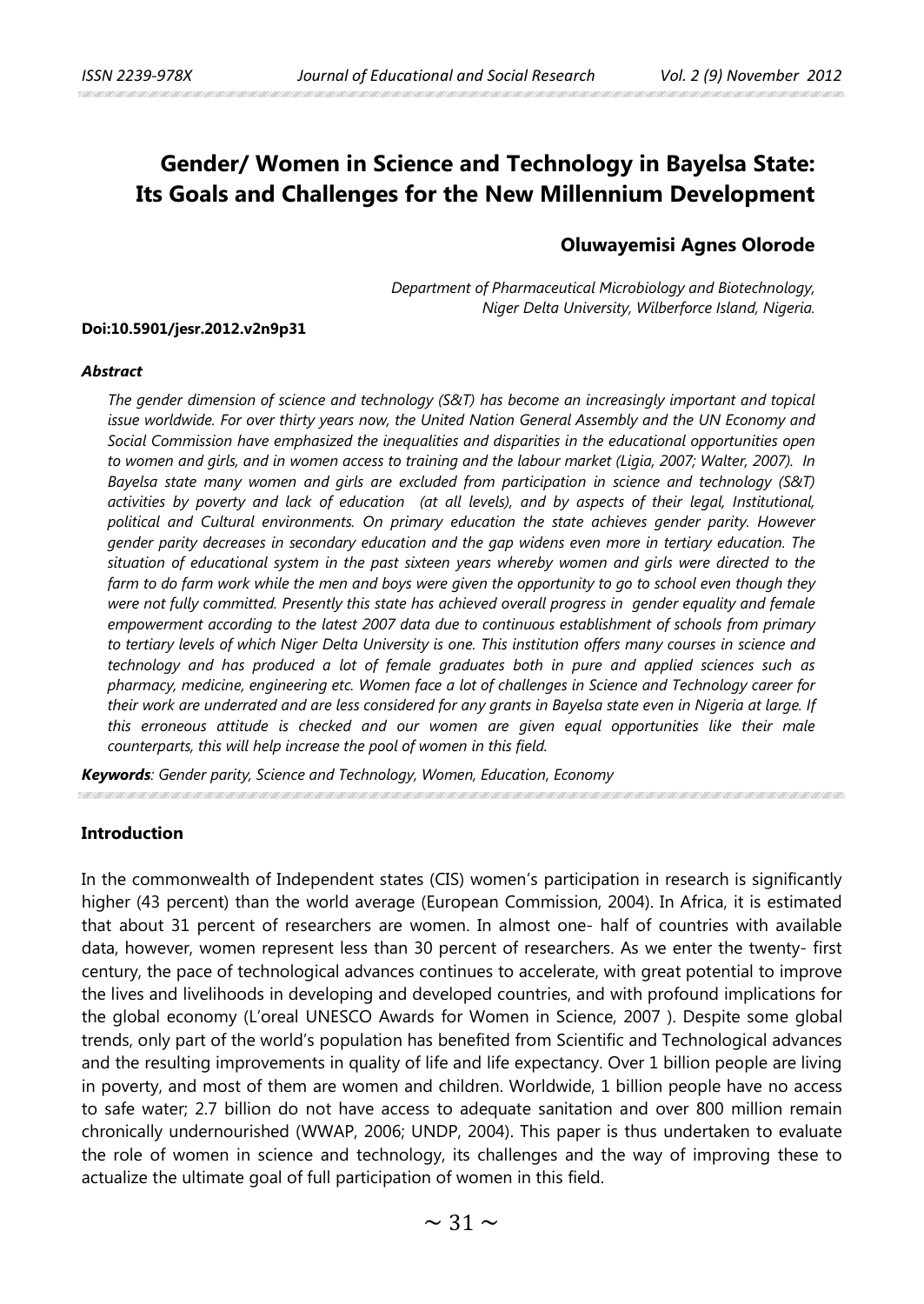#### **Role of Science and Technology (S&T) in improving sustainable and equitable development**

The role of science and technology (S&T) in promoting sustainable and equitable development has not yet been fully recognized, but already there is consensus that S&T is critical to any strategy to improve quality of life and the socio-economy and environmental situation of any country. Poverty and hunger can have political, social, cultural, environmental and economy roots. Science and Technology (S&T) can help to meet some of these challenges and reduce poverty by promoting economy development, creating job opportunities and increasing agricultural and industrial productivity. S&T can provide clean and renewable energy sources, and can help to improve health and education and predict and manage the effects of climate change and biodiversity. Science, technology and innovation also have the potential to improve nutrition, increase crop yields, provide clean water and improve soil management, and can lead to the development of vaccines and cures for diseases (UNIFEM, 2000).

### **Role of Women in Science and Technology (S&T)**

In many countries, women have unrecognized and invaluable traditional and local knowledge and are major producers of commodities, merchandise, food, energy and water. Using scientific and technological knowledge in a way that complements and refines such traditional and indigenous knowledge can increase productivity levels and improve monitoring and managing of our ecosystems. Yet imbalances in how science and technology is applied for social development often disadvantage women in particular (UNIFEM, 2000; Blackden and Banu, 1999). In a great number of communities around this study state, even around the world, women play a vital role in the incubation transfer of critical local knowledge on which survival strategies are based (ITDG, 2000; Appleton *et al*., 1995) Not only can modern science validate this local or traditional knowledge and the skills arising from women's role- food production, energy provision, traditional healing practices and the management of natural resources- but technology has considerable potential to reduce the labour of such work and increase the marketable skills and productivity of women working in these areas; thereby adding value to their economic activities (Juma and Lee, 2005 ; Huyer, 2004). Science and Technology can be important tools to empower women.

The complex interrelationships between women and technology may be illustrated by looking at three vital areas; food security, water and sanitation, and energy.

### **Food Security**

In Bayelsa state women are responsible for up to 80 percent of food production- through subsistence farming, food processing and marketing – yet they are too frequently overlooked when it comes to providing technology and other resources to support agricultural development. As a result, women's food production activities have been marginalized (Muntemba and Chimedza, 1995; Stamp, 1989). In some communities in this state virtually all unpaid work carried out by women is agriculture- based. Other important and less- studied components of women's agricultural activities include livestock management and the preparation and sale of street foods (Lee- Smith, 2004; Tinker, 1997; Maeda- Muchango, 2003). Economic development and the development of sustainable livelihood are closely linked to food security (Muntemba and Chimedza, 1995). Food supplies can be dramatically reduced by natural disaster such as droughts or flooding or humancaused crises such as war. Severe ecological degradation can quickly diminish land productivity, and policy choices concerning which crops are grown and where (and who profits from them) can have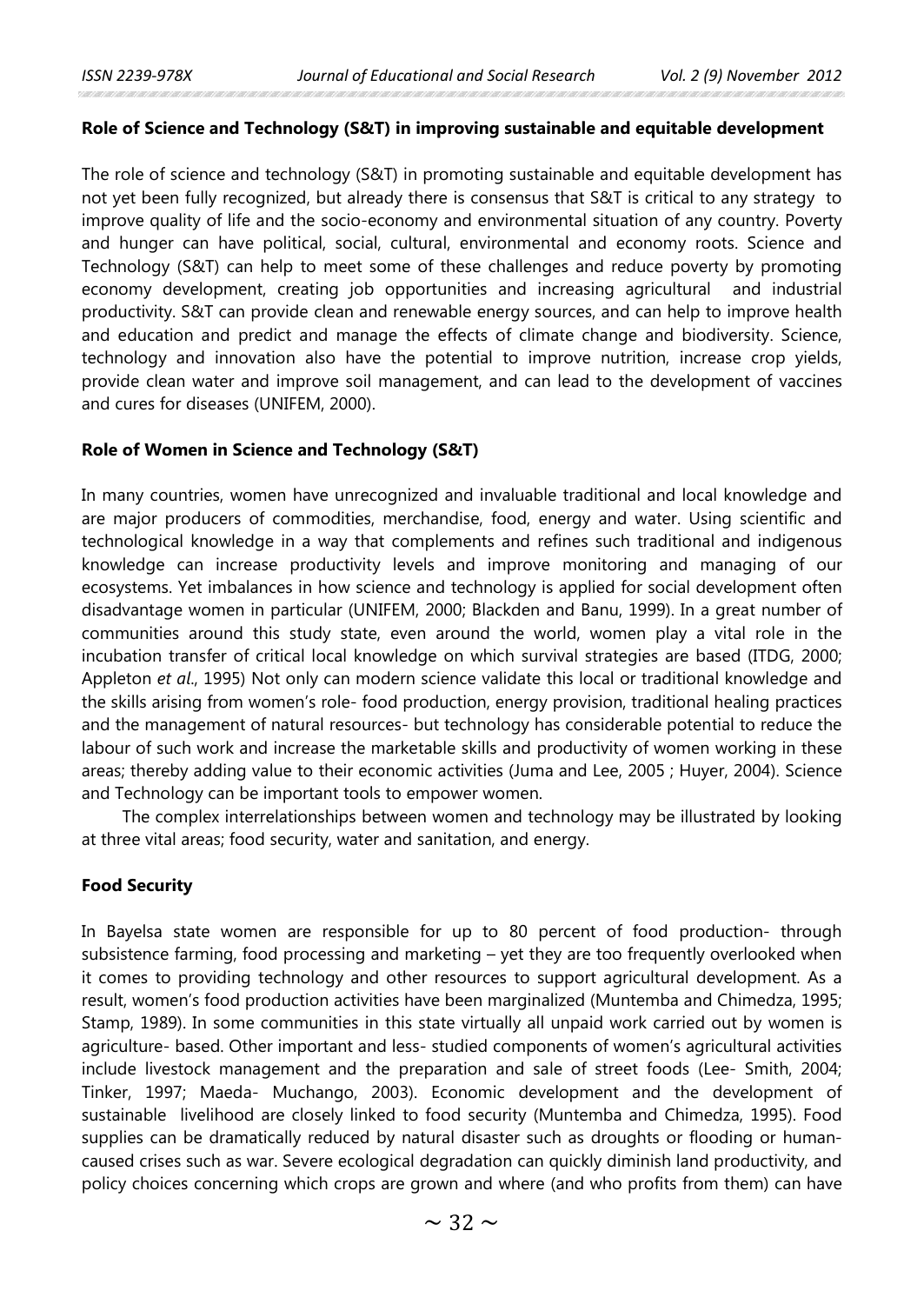an immediate impact on primary producers. With adequate economic resources, including increased mobility and access to credit and markets, food crises can be ameliorated and families helped to raise their income to a sufficient level for basic livelihood.

### **Water and Sanitation**

In many countries women and men have different roles and responsibilities in the use and management of water. Women and girls are frequently responsible for collecting water for cooking, cleaning, health and hygiene and if they have access to land, food cultivation. Lack of convenient access to clean water resources costs women countless hours in fetching water, and adds the burden of caring for those ill from polluted supplies. In many rural areas of developing countries, women and girls can spend four to five hours per day carrying heavy containers and waiting in lines, a burden that inhibits their involvement in education (Khosla and Pearl, 2003). In many communities, women have to work long distances to use toilet facilities, and about one in ten school age African girls does not attend school during menstruation or drops out at puberty because she has no access to clean, and private sanitation facilities at school (Khosla and Pearl, 2003). Other water issues include pollution, environmental degradation, and the contamination of groundwater and aquifers. Though women often determine water usage, they are rarely involved in making vital decisions relating to sanitation and hygiene (such as decisions over the availability and placement of toilets). Hence clean drinkable water is increasingly short supply. Eighty percent of all sickness in world is attributable to unsafe water and sanitation. Water- borne diseases kill 3-4 million people, mostly children, annually, and millions more are sickened with diarrhea, malaria, schistosomiasis, arsenic poisoning, trachoma and hepatitis- diseases that are preventable by access to clean water and healthcare information (UNWWAP, 2006; Khosla and Pearl, 2003; UN, 2002).

### **Energy**

Biomass- plant matter grown for use a solid, liquid or gas fuel- is the main energy source of a great number of the world's rural households. Biomass is grown from several plants, including switchgrass, hemp, corn, poplar, willow and sugarcane. In poorer countries like some communities in Bayelsa state, however, it is often of low quality, producing smokes and particulates that are damaging to human health. Through long hours of exposure to smoke and particulates in kitchens, women in developing countries experience higher levels of lung and eyes diseases than men. As Joy Clancy, Margaret Skutsch and Simon Batchelor point out in The Gender- Energy- Poverty Nexus (2003) women and girls in rural areas also tend to be responsible for gathering biomass (commonly for several hours each day), with further health repercussions, and girls are frequently kept away from school for this task. There are a variety of aspects to gendered perspectives on energy use, households in urban areas have to buy their cooking fuel, which can cost up to 20 percent of their income. Although women are generally responsible for house- hold energy provision and useparticularly through cooking, cleaning and fuel collection- when energy is purchased, men often make the decision. Studies have found that men tend to see the benefits of electricity in terms of leisure activities, improving quality of life and educating children, while women think in terms of reducing their workload and expenditures, and improving health (Clancy *et al*., 2003).

By upgrading energy sources, agricultural and handicraft technologies, water and sanitation, many technologies have the potential to improve lives, especially those of women. Recognizing gendered patterns of behavior and improving opportunities to benefit from science and technology for social development can have an impart not only on women, families and communities, but on a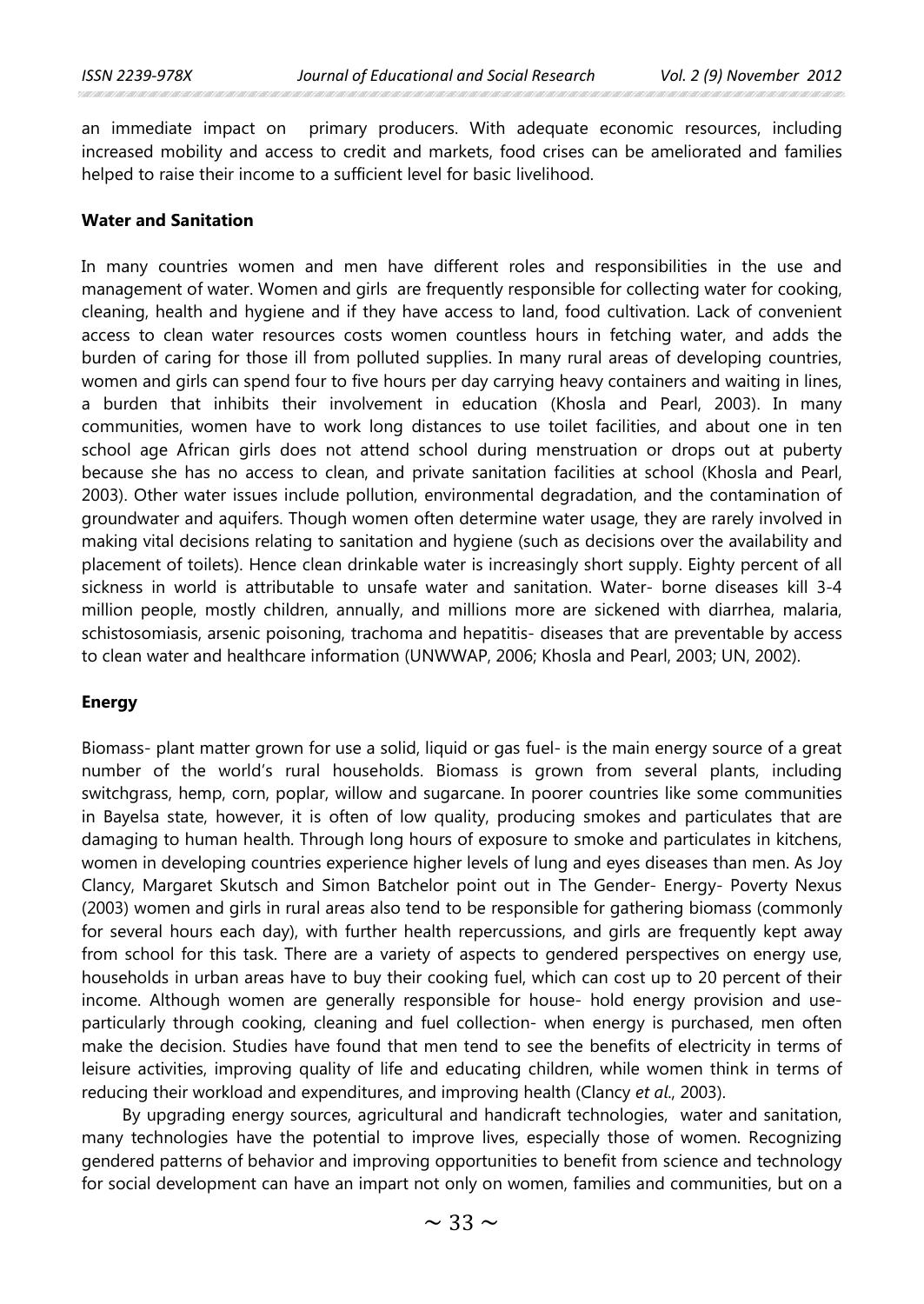country's socioeconomic development as a whole (ECOSOC, 2004; UNCSTD, 1995). Women are very often active agents of change in the use and application of energy, both in their roles as producers and users of energy and in their economic activities and involvement in community organization.

# **Challenges faced by women to fully participate in Science and Technology (S&T) or Factors that contribute to low number of women in S&T**

Andresse St Rose, a research associate at the American Association of University Women has done research on challenges that girls and women face in studying and working in Science, Technology, engineering and math field (STEM). She says the gender gap begins at a very early age. Both boys and girls have similar interest in Stem, but the advise the girls receive from the society affects their interest negatively, even though girls score higher marks than their male counterparts in Stem in secondary schools, as they head off to University, the number of women in Stem classes drops.

The environment in college Stem classrooms is often a deterrent to women. Stereotypes abound and they don't feel welcome. Women also feel isolated particularly in fields like engineering, where they may be only one of two women in the room. A wide range of factors may explain the lower number of women in senior Research and Development positions, including worklife balance, gendered patterns and approaches to productivity, and performance measurement and promotion criteria. An increasing body of research examining the nature of the sciencific endeavour from the perspective of race, class and gender reveals the pitfalls of an academic career system that is based on a traditional male model of labour market participation. This includes long working hours, limited allowance for personal life and responsibilities, emphasis on early achievements and exclusive identification with science and the workplace. Scholarly review processes rarely take into account gendered patterns of productivity and careers, domestic and child- bearing responsibilities, or publication patterns. Many countries including Nigeria are already working to substantially increase the participation of women in research and development. But although sex discrimination does play a role in women's lower participation in science, in general the problem is larger, having to do with how the system is constructed. It tends to be those who fit the traditional male model set by those already in powerful positions who are assessed as better scientists (European Commission, 2004). For example, in the United States, having children significantly reduces the chances of promotions for women, but not for men (Olson, 1999).

One of the prime factors restricting women's participation in the scientific endeavour is that existing systems of defining and evaluating scientific excellence are not as gender neutral 6 as they are claimed to be. Bias occurs in the definition of scientific excellence and assessment criteria, choice of explicit and implicit indicators to measure excellence, differing application of measurement criteria to men and women, and the failure to integrate women in scientific networks and assessment frameworks. The key question posed here is the following: Are women's and men's achievements assessed on the same basis and from the same level of opportunity and inclusion? (European Commission, 2005). A number of researchers have emphasized the biased nature of science pointing out that it is a human activity heavily influenced by prevailing social, political and economic factors (Rosser, 1988). Related questions concern how other social and life situationssuch as race, geography, disability, socioeconomic status, age, marital status and sexual orientationaffect not only the practice of science, but perceptions of scientific merit (Harding, 1993; Malcom, 2006). For women, current measurements of performance and productivity work to their disadvantage. A United State National Science Foundation (NSF) review of gendered career patterns found that women faculty earn less than their male colleagues; they are promoted less frequently, and they publish less frequently. These results emerged even when studies are controlled for factors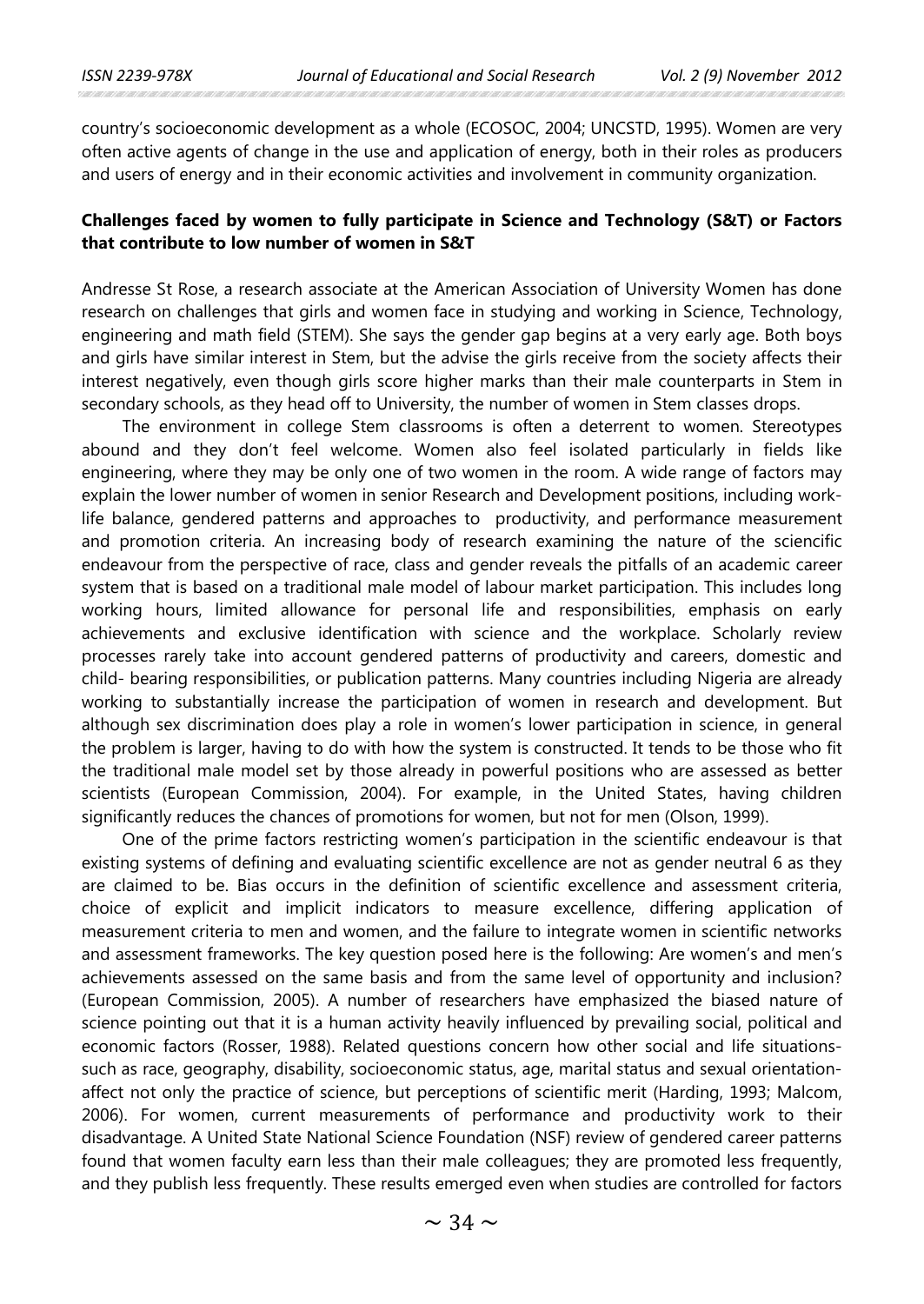such as age,/ experience, academic rank and family characteristics. As a result, women participate less in senior societies, committees and prestigious activities (NSF, 2003).

''Count- based'' and publication- focused measurements of employment experience and publication record also tend to penalize women by not properly reflecting the quality of their contributions. Many studies show that women prefer to focus on teaching and interaction with students (NSF, 2003). Studies on citation rates and patterns have revealed interesting (and often gender- based) trends. While straight index counts generally indicate lower production by women, use of a quality- weighted index that takes into account the number of times an article is cited will demonstrate a higher level of scholarly production by women. A study by Sonnert and Holton (1995) of 699 scientists in the United States found that women tended to produce work that was more comprehensive and succinct, so that while they have fewer number of publications, these publication tended to be more widely cited. In biochemistry, J. Scott Long (1992) found that the average paper by a woman was cited 1.5 times more often than that of a man, because women tend to be more cautious, thorough and attentive to detail in preparing work for publication. This is partly due to a sense of example insecurity about the quality of their work, as well as a sense (often based in reality) that their work is not rated as highly as that of their male colleagues. Women achievement are frequently underrated example Rosalind Franklin and Jocelyn Bell who received no formal credit for their part in Nobel Price- winning scientific work (Handelsman et al., 2004; Symonds et al., 2006). The result is that women's work often has to be sweamless to be valued as its worth (Schiebinger, 1999; Rathgeber, 2002; Margolis and Fisher, 2002).

Although women are as likely as men to collaborate on research projects, and co-author less than men, this is a disadvantage in ranking because single and co-author publications are weighted equally (Sonnert and Holton, 1995). Since both women and men tend to collaborate with researchers of the same sex, the lower number of women in S&T fields restricts women's opportunities for collaboration (NSF, 2003). Other indicators that give clues about the achievements of women in scientific career could be funding success rates by gender or the proportion of women on scientific boards. The European Commission's WiS database shows that in most EU countries men have higher success rates, even in Nigeria, in obtaining research funding than women, though not statistically significant. Women are under- represented on scientific boards in most countries, due to their low proportion on scientific boards which is a reflection of their participation in the process of setting the scientific agenda.

Studies of grant awards indicate that structural and social inequalities exist in the award evaluation and selection process. One study found that male applicants to Sweden's Medical Research Council (MRC) and researchers with an affiliation with one of the evaluators were more successful (Wennera and Wold, 1997). Competence was one factor in the final decision, but women had to demonstrate much higher credentials than men to obtain the same grants. Many science awards favour men over women due to gender disparity (Carnes et al., 2005; Malcom, 2006). A recent experiment shows prevalent double standards: curriculum vitae were ranked more highly by both male and female assessors when assigned male names ( Steinpreis et al., 1999). In another study both men and women were given a research article by an author identified variously as John T. Mckay, Joan T. mckay, J.t. Mckay (sex- neutral), Chris T. Mckay (ambiquous with respect to sex) and Anonymous. When identified as written by a male author- John- the article received the highest reviews; next in ranking was the article identified as written by J. T, and third was Joan, When readers thought the initials J. T. indicated a woman trying to hide her identity, the article was ranked lower (Paludi and Bauer, 1983).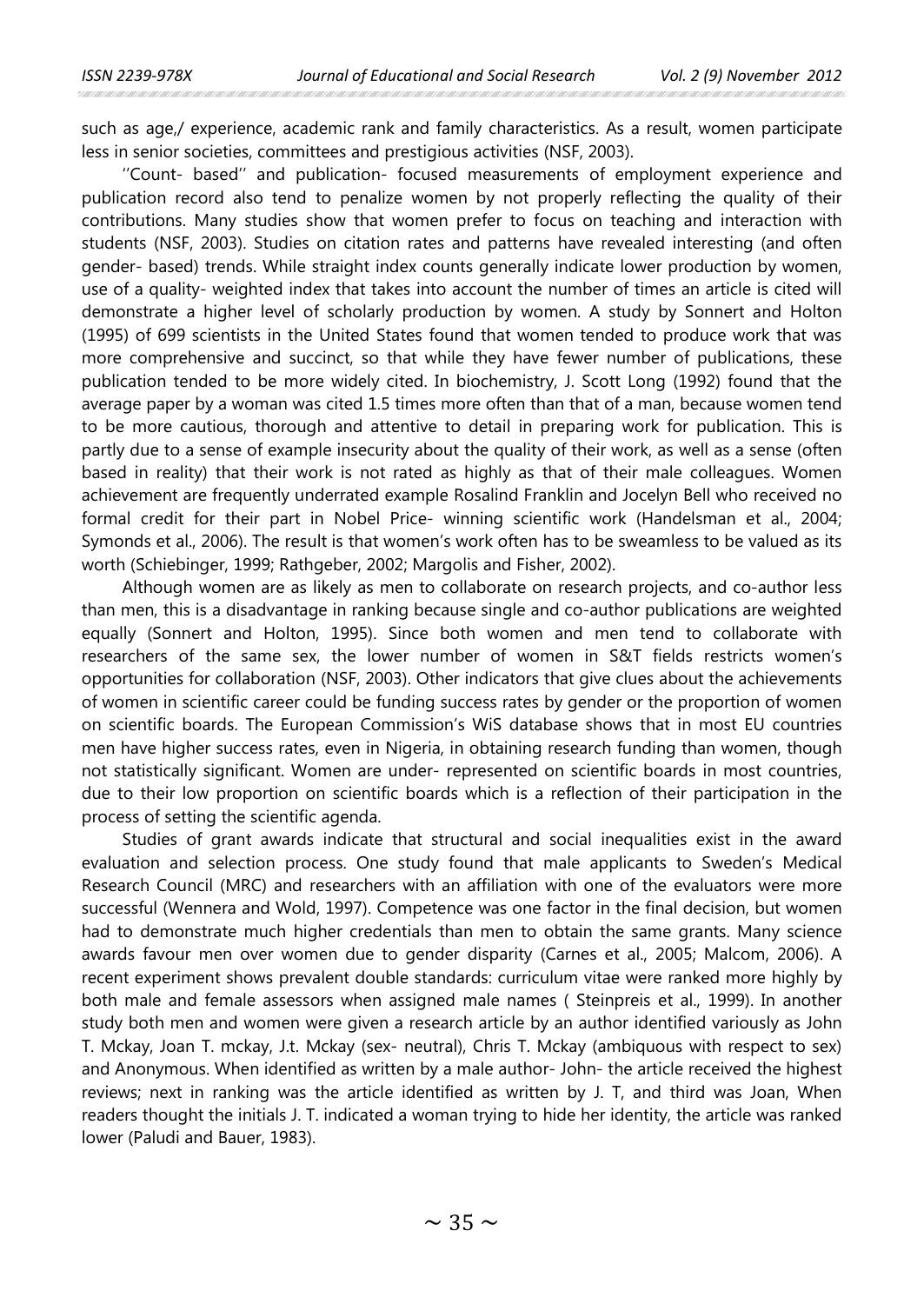## **Factors that can improve Women's participation in Science and Technology.**

The government should Increase women and girls' access to education and careers in S&T increases the likelihood that women will join men as full participants in Research and Development activities.

Each department of Science and Technology in Nigerian Universities and other higher institutions of technological learning should have the main objectives to assist the National Advisory Council on Innovation (NACI) to promote a research agenda, including influencing funding that will improve women's quality of learning. The government should assist NACI to promote innovation that will allow women to make a greater contribution to wealth generation in Bayelsa State, Nigeria. Provide advise on developing mechanisms that will increase the participation and contribution of women in Science and Technology.

Highlight role models that promote women's entry and advancement in S&T Monitor the institutional impact of these actions

St Rose says active recruitment of women by college Science technology engineering and mathematics (Stem) departments would help. Young women also need to be exposed to possible Stem career paths to increase their interests. In many cases Stem departments don't actively recruit students, they want to see who shows up on their doorsteps. But we need to see more active outreach for women. Also women chose the field that is personally fulfilling, and they are advised to go into traditionally female occupations such as social work or teaching, but a lot of Stem fieldssuch as engineering and biomedical research are also helpful to society hence they should be advised to do them. Universities should also become more mindful about the life choices of juggling the demands of work and family that all young people- women face, positive role model are crucial.

Women leadership roles in the Stem industry is important, because they will become role models and mentors for the next generation. Hence, women after studying and get a Stem degree should practice in S& T industries. This will help increase the pool of women overall.

The equality approach argues for gender parity on the basis that women should have equal opportunity to contribute to and benefit from Science and Technology (an argument that can in itself be considered a sufficient basis for reforming the science system) (Schiebinger, 1999). Women scientists continue to be absent in top managerial positions from educational and research institutions and also the ministerial level. Inevitably, this excludes female voices from being heardand in equal partnership- in decisive decisions on the current and future orientation of Science and Technology (Rathgeber, 2002; Campion and Shrum, 2004). These vices should discouraged in the professional forum. Undoubtedly, varied experience is important, and effort must be made to develop women's skill through opportunities that fit their circumstances, such as a programme of short visits instead of a longer posting or assignment to international teams in their home country. Equal pay for equal work is widely agreed to be a basic human right.

### **Conclusion**

In view of aforementioned roles, challenges and improvements of women full participation in Science and Technology, it can be stated that the potential of S&T to contribute to national socioeconomic development cannot be realized without making the best use of all sectors of a nation's population. Knowledge is at the centre of a strong, dynamic and evolving innovation system, which depends upon the input and contribution of all stakeholders, in all sectors of Science and Technology. Although women and girls in many countries are enrolling in and succeeding at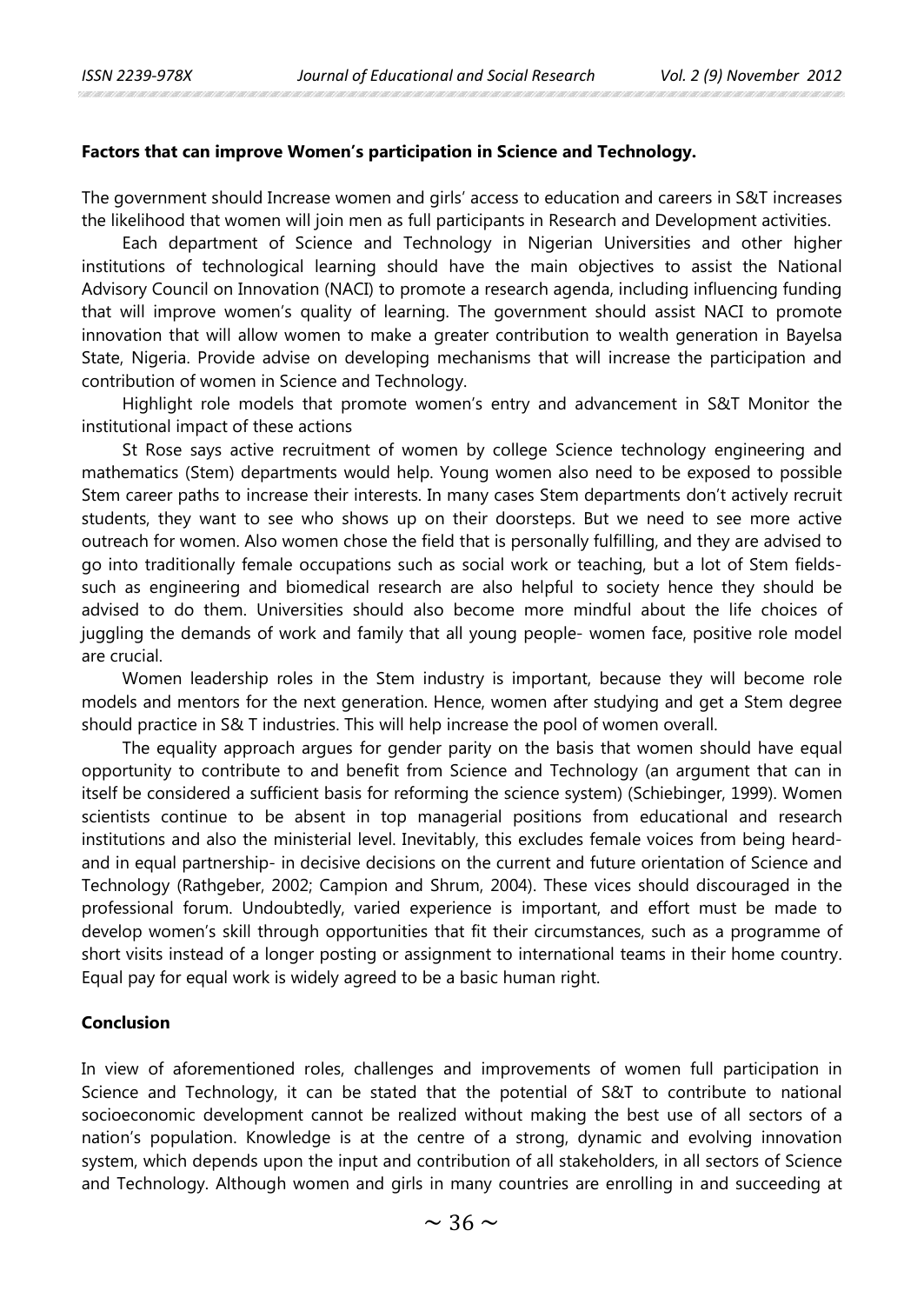the full range of Science courses at all educational levels (and in some countries the participation of women in the life sciences is at least equal to that of men), a great number of the world's women still face socio-cultural economic and religious barriers to full participation in Science and Technology. If all these biased attitudes against women in S&T are abrogated and the improving factors listed above are put into consideration, adopted and applied, Bayelsa state would be a state to be proud of in terms of advanced socioeconomic involvement in Nigeria through Science and Technology skills, thereby boost the morale of this great nation Nigeria, not only in Africa but in the world at large.

## **References**

- *Andresse St Rose cited by Rebecca, K. 2011. Gender gap affects women in Science and Technology Oxford press, London*
- *Appleton, H., Fernandez, M. E. and Hill, C. L.M. 1995Claiming and using indigenous knowledge. Gender Working Group, UN Commission on Science and Technology for Development, (UNCSTD) Missing Links: Gender Equity in Science and Technology for Development. Ottawa, International Development Research Centre, pp. 55-81.*
- *Australian Bureau of Statistics. 2004. Spotlight on parental leave. Australian Labour Market Statistics, April. [www.abs.gov.au.](http://www.abs.gov.au/)*
- *Blackden, C. M. and Banu, C. 1999. Gender, Growth and Poverty Reduction. World Bank Technical Paper no. 428. Washington, DC, World Bank.*
- *Carnes, M., Geller, S., Fine, E., Sheridan, J. and Handelsman, J. 2005. NIH Director's Pioneer Awards: Could the selection process be biased against women? Journal of Women's Health Vol. 14 (8). Pp.684-691.*
- *Campion, P. and Shrum, W. 2004. Gender and Science in developing areas. Science, Technology and Human Values Vol.29 (4), pp. 459-485.*
- *Clancy, J. S., Skutsch, M. and Batchelor, S. 2003. The gender- energy-poverty nexus: Finding the energy to address gender concerns in development. Paper prepared for the UK Department for International Development (DFID), London. (DFID Project CNTR998521).*
- *ECOSOC (United Nations Economic and Social Council). 1997. Agreed Conclusions 1997/2. Report of the Economic and Social Council, 1997. New York. (A/52/3/Rev. 1).*
- *European Commission. 2004. Gender and Excellence in the making. Brussels, European Commission, Directorate-General for Research.*
- *European Commission. 2005. Science and Society, Action Plan. Portfolio- Today's Science for Tomorrow'sSociety. [www.Eubuero.De/arbeitsbereiche/wissenschaftundgesellschaft/projekte/Download/dat-/fil-1284.](http://www.eubuero.de/arbeitsbereiche/wissenschaftundgesellschaft/projekte/Download/dat-/fil-1284)*
- *European Commission Wis database: [http://epp.euro.stat.ec.europa.eu.](http://epp.euro.stat.ec.europa.eu/)*
- *Handelsman, J., Cantor, N., Carnes, M., Denton D and Fine, E. 2004. Careers in Science: More women in science. Science Vol. 309, pp 1190 -1191.*
- *Harding, S. (ed) 1993. The Racial Economy of Science. Bloomington, Ind., Indiana University Press.*
- *Huyer, S. 2004. Gender Equality and S&T Policy: Knowledge and Policy at the International level. Washington, D.C, Organization of American State (OAS) and Gender Advisory Board, United Nations Commission on Science and Technology for Development (UNCSTD).*
- *ITDG (Intermediate Technology Development Group). 2000. Livelihood Options for Disaster Risk Reduction in South Asia: A Case Study of Floods in Pakistan. London, ITDG.*
- *Juma, C. and Lee, Y.C. (eds). 2005. Innovation: Applying Knowledge for Development. A Report of the UN Millennium Project's Task Force on Science, Technology and Innovation. London, Earthscan.*
- *Khosla, P. and Pearl, R. 2003. Untapped Connections: Gender, Water and Poverty- Key Issues, Government Commitments and Actions for Sustainable Development. Washington, D.C, Women's Environment and Development Organization (WEDO).*
- *Lee- Smith, D. 2004. Urban and peri-urban agriculture. Growth and Poverty Mailing List, 26 April. [http://dfid](http://dfid-agriculture–consultation.nri.org/)[agriculture–consultation.nri.org.](http://dfid-agriculture–consultation.nri.org/)*